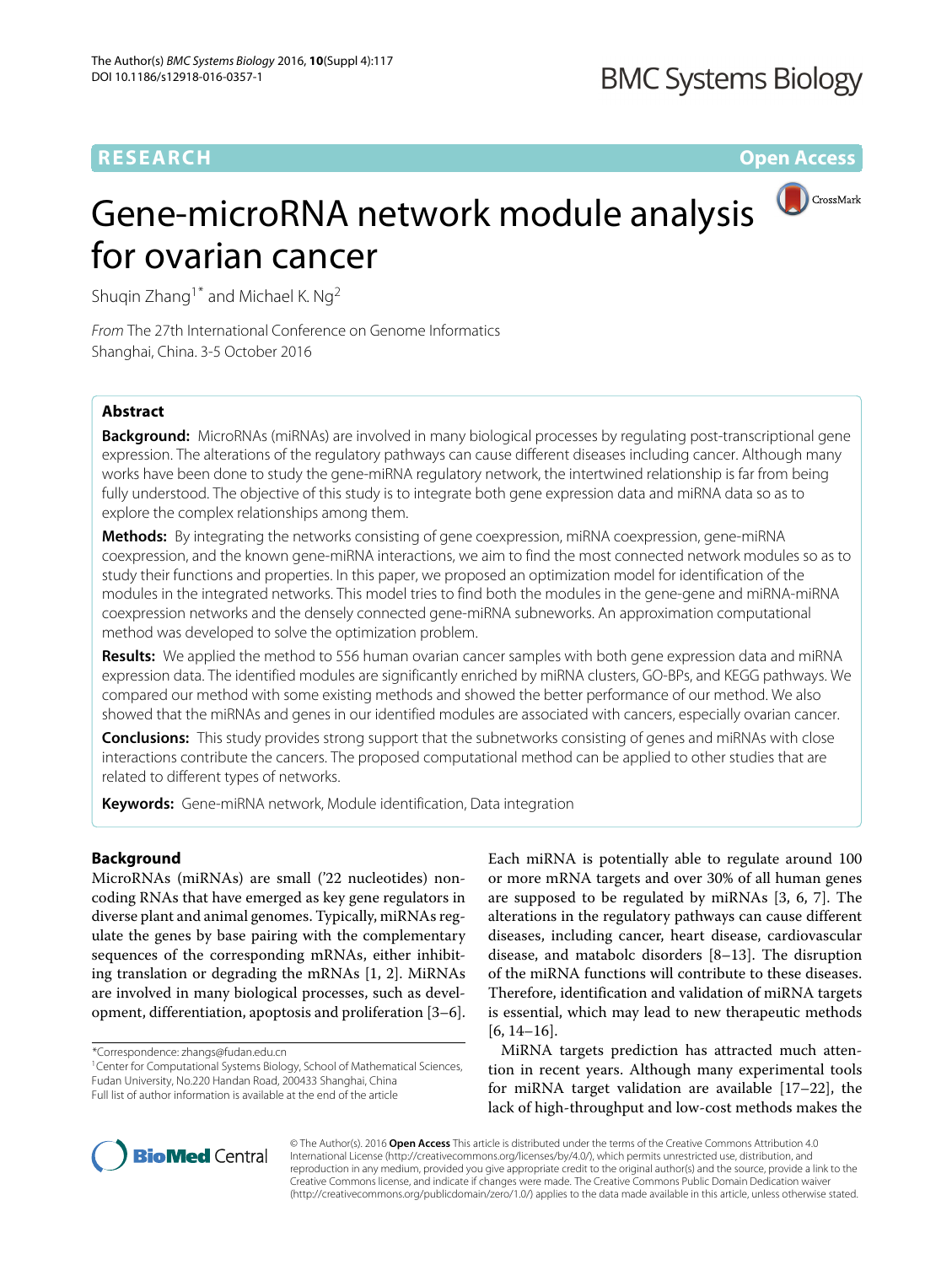development of computational techniques necessary. The computational methods are mainly based on expression data of both miRNAs and mRNAs and the sequencebased putative interactions between them. Roughly, these methods can be divided into three groups. The first group includes methods that compute the pairwise correlations or mutual information between miRNAs and mRNAs [\[23](#page-10-1)[–30\]](#page-10-2). The second group is mainly related to the linear regression methods [\[31–](#page-10-3)[35\]](#page-10-4). And the third group is mainly based on Bayesian methods [\[36–](#page-10-5)[39\]](#page-10-6). A review of these methods can be found in [\[6\]](#page-9-3).

Although huge advances have been made for miRNA target prediction, a lot of works are still left to do. Most of the current methods mainly considered the downregulatory effects from miRNAs. However, as shown in [\[6\]](#page-9-3), by considering the enhancement effects from miR-NAs, more interactions are identified and biologically sound. Also, as shown in [\[40\]](#page-10-7), the base pairing between an miRNA and its target not only results in repressed target expression, but also have an impact on the levels of the miRNA. And as one miRNA may regulate many mRNAs, and be regulated by several miRNAs, the intertwined relationship between miRNAs and mRNAs becomes very complex. Therefore, the systems tools such as networks should be more appropriate for studying the relationships between miRNAs and mRNAs.

Recently, a few papers have been published to study the complex interactions between genes and miRNAs from the system point of view by using networks [\[41–](#page-10-8)[43\]](#page-10-9). One essential property of many different types of networks is the module structure, which describes the densely connected subnetworks. The members in the same module may function as a whole in the system. By identifying the modules, we can do gene prediction, gene function annotation and so on. In the networks composed of both genes and miRNAs, a good module should include both genes and miRNAs with connections. To better identify the gene-miRNA modules, Zhang et al. developed a framework of SNMNMF, which is based on non-negative matrix factorization and utilized a variety of data, including genegene interaction (GGI) and transcription factor binding sites (TFBS) [\[41\]](#page-10-8). However, SNMNMF tends to pay more attention to the gene modules while overlook the connections between miRNAs. Also, its computational speed may limit the practical use of the method. Then, using similar datasets, Le et al. described a regression-based method, PIMiM36 (Protein Interaction based MiRNA Modules) [\[42\]](#page-10-10), but using a non-convex algorithm. This method may result in unstable outcomes because of its random initialization. Then, Li et al. developed a twostage overlap clustering method, Mirsynergy [\[43\]](#page-10-9). This method improves the efficiency substantially, and importantly, facilitates the setting of predefined parameters. However, this method does not consider the relations

between miRNAs, and thus finds the modules with a large number of genes/miRNAs, which are shown in their enrichment analysis.

In this paper, we establish networks to explore genemiRNA relationships. We first integrate gene expression and miRNA expression data by measuring the distance between genes, miRNAs and gene-miRNAs with Pearson correlation coefficient, thus transferring all the relations into edges in networks. Based on these networks, we propose our module identification method, and study the gene-miRNA interactions. We also include the known gene-miRNA interactions in our study. In the second section, we will present our method for identifying the modules in the integrated networks. Then we apply the method to the ovarian cancer data to show its performance. We also compared our method with Mirsynergy. Finally, we give our conclusion.

#### <span id="page-1-0"></span>**Methods**

Assume we have gene expression data of  $N_{\sigma}$  genes, and miRNA expression data of *Nm* miRNAs for *N* samples. The first step is to build the coexpression networks. We use Pearson correlation coefficient to measure the coexpressions. After computing the correlations of genes, miRNAs, and gene-miRNAs, we construct the adjacency matrix by hard thresholding. If the absolute value of the Pearson correlation coefficient between genes(miRNAs, gene-miRNAs) is greater than some given value, we assign an edge between them; otherwise, there is no edge. For gene coexpression network and miRNA coexpression network, we try different thresholds and compute the linear regression coefficient between the  $log_{10}$  transformed degree frequency of degree *d* ( $log_{10} f(d)$ ) and *d* ( $log_{10} d$ ) to make the network has approximately scale free property as described in [\[44\]](#page-10-11). The threshold for constructing the gene-miRNA network depends on the AUCs for the known gene-miRNAs interactions being clustered in the same module. Given a fixed threshold, we use our method proposed in the following to get the score of one gene and one miRNA in the same module. We rearrange the gene-miRNA interactions in the descending order according to their scores and compute the AUC as AUC =  $\frac{\sum_{i=1}^{q} R_i - q(q+1)/2}{pq}$ , where { $R_i$ } is the rank of the *i<sub>th</sub>* known interacting gene-miRNA pair ranking from the smallest, *p* is the number of known non-interacting gene-miRNA pairs, and *q* is the number of known interacting genemiRNA pairs. We choose the threshold that achieves the highest AUC.

We consider the constructed gene coexpression network *Gg* and the miRNA coexpression network *Gm*. The adjacency matrix for network  $G_g$  is  $A_g$ , where  $A_g(i, j) = 1$ represents there is an edge between gene *i* and gene *j*. Similarly, we define the adjacency matrix *Am* for the miRNA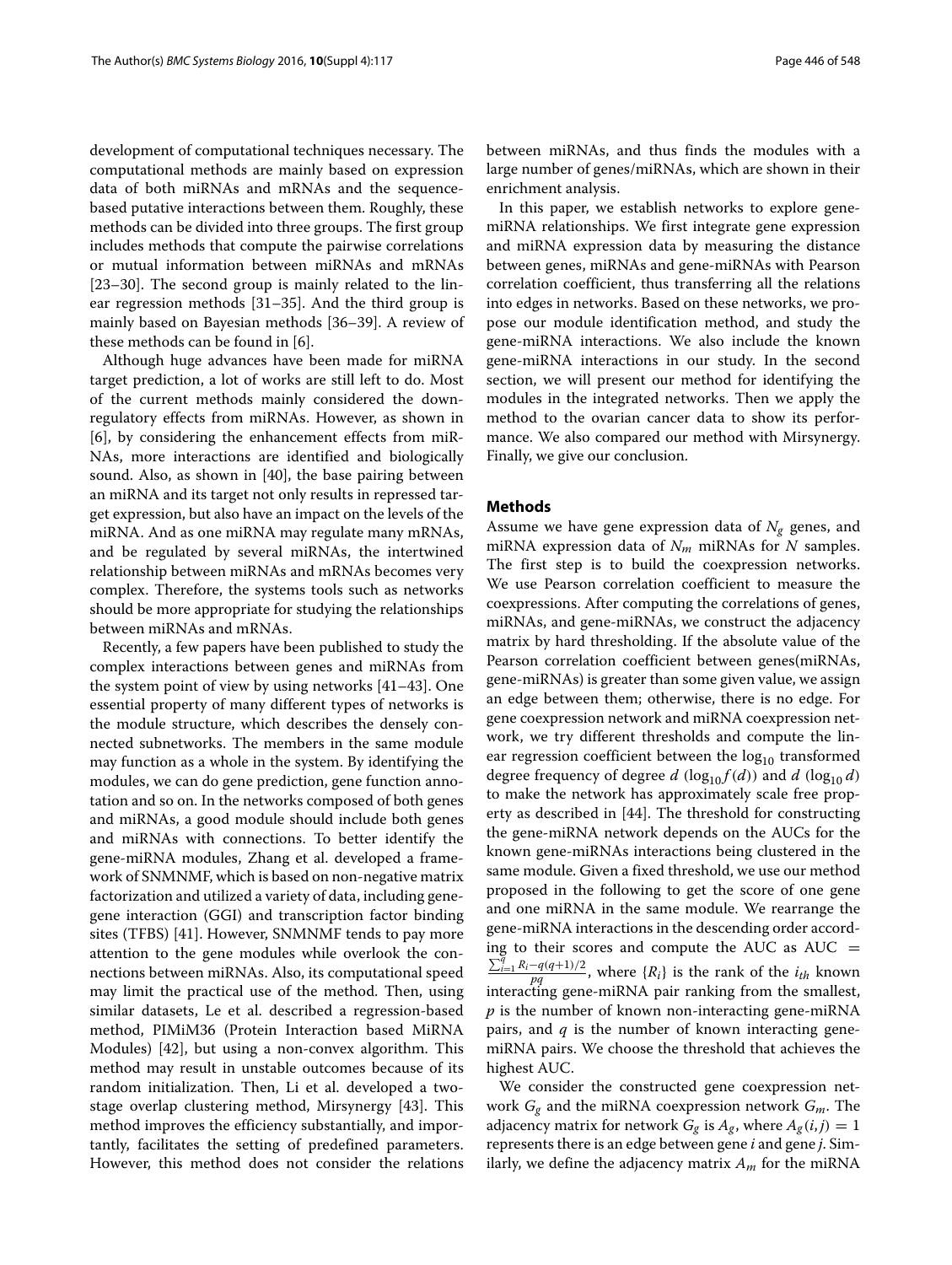coexpression network. We use  $D_g$ ,  $D_m$  to denote the diagonal matrix with the diagonal entries being the degree of the corresponding gene/miRNA, where the degree of gene *i* is defined as  $d_g(i) = \sum_{j=1}^{N_g} A_g(i,j)$ . The interaction matrix between the genes and miRNAs is denoted as  $C_{N_a \times N_m}$ , where  $C(i, j) = 1$  represents there is a connection between the corresponding gene and miRNA. In our study, *C* includes two parts: the gene-miRNA coexpression network, and the known gene-miRNA interaction network. The integrated network is composed of the above four networks. Here, we assume the integrated network is connected. If the network is unconnected, we may divide it into connected parts with some classical methods like spectral clustering. We define the modules of the integrated network to be the densely connected subnetworks consisting of both genes and miRNAs. Assume there are *K* modules in the network. We let  $S_g$  be the assignment of the  $N_g$  genes into *K* modules for the network  $G_g$ ,

$$
S_g(i,k) = \begin{cases} 1, & \text{if vertex } i \in V_k, \\ 0, & \text{otherwise,} \end{cases}
$$

where  $i = 1, 2, \cdots, N_g$ ;  $k = 1, 2, \cdots, K$ ,  $V_k$  denotes the *k*th module. Similarly, we define the assignment of the *Nm* miRNAs into *K* modules for the network  $G_m$  as  $S_m$ .

For each of the two coexpression networks, we may use a module identification method [\[45\]](#page-10-12) to cluster the genes/miRNAs separately. This method has shown to outperform most updated methods including spectral clustering in module identification. Taking our considered network *Gg* as an example, we define

$$
\Psi_{g}(S_{g}) = \sum_{k=1}^{K} \frac{S_{g}(.,k)^{T} (2A_{g} - D_{g}) S_{g}(.,k)}{S_{g}(.,k)^{T} S_{g}(.,k)},
$$
(1)

where  $S_g(., k)$  denotes the *k*-th column of matrix  $S_g$  for the network  $G_g$ . Then the optimization problem for identifying the modules is formulated as:

<span id="page-2-0"></span>max 
$$
\Psi_g(S_g)
$$
  
\ns.t.  $S_g(i,k) \in \{0,1\}, i = 1, 2, \dots, N_g, k = 1, 2, \dots, K,$   
\n $\sum_{k=1}^K S_g(., k) = 1,$  (2)

where **1** is a vector with all the entries being 1. By letting  $\tilde{S}_g(.,k) = \frac{S_g(.,k)}{\|S_g(.,k)\|_2}$ , the problem is relaxed to:

 $\max \ \tilde{\Psi}_g(\tilde{S}_g) = \text{Tr} \left( \tilde{S_g}^T (2A_g - D_g) \tilde{S}_g \right) \quad s.t. \ \tilde{S_g}^T \tilde{S_g} = I_K.$ 

Let  $L_g = 2A_g - D_g$ , we can use the standard procedure of spectral clustering to get the module label for the network.

Similarly, we can define the optimization problem for clustering the miRNAs in the miRNA coexpression network. We use  $\Psi_m(S_m)$  to denote the objective function when doing module identification for miRNAs, and define

 $\tilde{S}_m(.,k) = \frac{S_m(.,k)}{\|S_m(.,k)\|_2}$ . To find the modules in the integrated network, besides considering the connections in both gene coexpression and miRNA coexpression networks, we expect that the genes and miRNAs with dense connections are clustered into one module. That is, we want to maximize  $S_g^T(.,k)CS_m(.,k).$  To balance the size of genes and miRNAs in different modules , we divide the term  $S_g^T(.,k)CS_m(.,k)$  by  $||S_g(.,k)||_2||S_m(.,k)||_2$ . By putting all these terms together, our objective becomes:

$$
\Psi(S_g, S_m) = \Psi_g(S_g) + \Psi_m(S_m) \n+ \lambda \sum_{k=1}^K \frac{S_g^T(.,k)CS_m(.,k)}{\|S_g^T(.,k)\|_2\|S_m(.,k)\|_2},
$$

where  $\lambda$  controls the contributions of the connections within each coexpression network and those between the two networks. The optimization problem is formulated as:

max 
$$
\Psi(S_g, S_m)
$$
  
\ns.t.  $S_g(i, k) \in \{0, 1\}, i = 1, 2, \dots, N_g, k = 1, 2, \dots, K,$   
\n $S_m(j, k) \in \{0, 1\}, j = 1, 2, \dots, N_m, k = 1, 2, \dots, K,$   
\n $\sum_{k=1}^K S_g(\cdot, k) = 1, \sum_{k=1}^K S_m(\cdot, k) = 1.$ 

We define  $L_g = 2A_g - D_g$ ,  $L_m = 2A_m - D_m$ ,  $L_w =$  $diag(L_g, L_m), L_b = \begin{pmatrix} 0 & C \\ C^T & 0 \end{pmatrix}$ *C<sup>T</sup>* **0**  $\int$ ,  $\tilde{S} = \begin{pmatrix} \tilde{S}_g \\ \tilde{S} \end{pmatrix}$ *S*˜*<sup>m</sup>*  $\Big)$ , and  $L =$  $L_w + \lambda L_b$ .

With the same technique as in [\(2\)](#page-2-0), the above optimization problem can be relaxed to:

$$
\max \ \tilde{\Psi}(\tilde{S}) = \operatorname{Tr}(\tilde{S}^T L \tilde{S}), \ \ s.t. \ \tilde{S}^T \tilde{S} = 2I_K.
$$

In this formulation, the constant coefficient 2 can be put into  $L$ , such that each column of  $\tilde{S}$  has the norm 1. We take *S* as a data set composed of  $N_e + N_m$  nodes and do *k*-means clustering to get the assignment label for each node.

The algorithm is summarized in the following.

#### **Algorithm:**

Input: Adjacency matrix  $A_g$ ,  $A_m$ ,  $C$ , and  $K$ , which is the number of modules.

- 1 Compute the matrices  $L_g$ ,  $L_m$ ;
- 2 Construct the matrix L;
- 3 Compute the *K* eigenvectors  $\mathbf{v}_1, \mathbf{v}_2, \cdots, \mathbf{v}_K$ corresponding to the  $K$  largest eigenvalues of matrix L;
- 4 Construct a new matrix  $T \in R^{(N_g+N_m)\times K}$ , with columns  $\mathbf{v}_1, \mathbf{v}_2, \cdots, \mathbf{v}_K$ ;
- 5 Cluster the points constructed from each row of matrix  $T$  with  $k$ -means clustering into  $K$  clusters;

Output: Index of nodes in each module.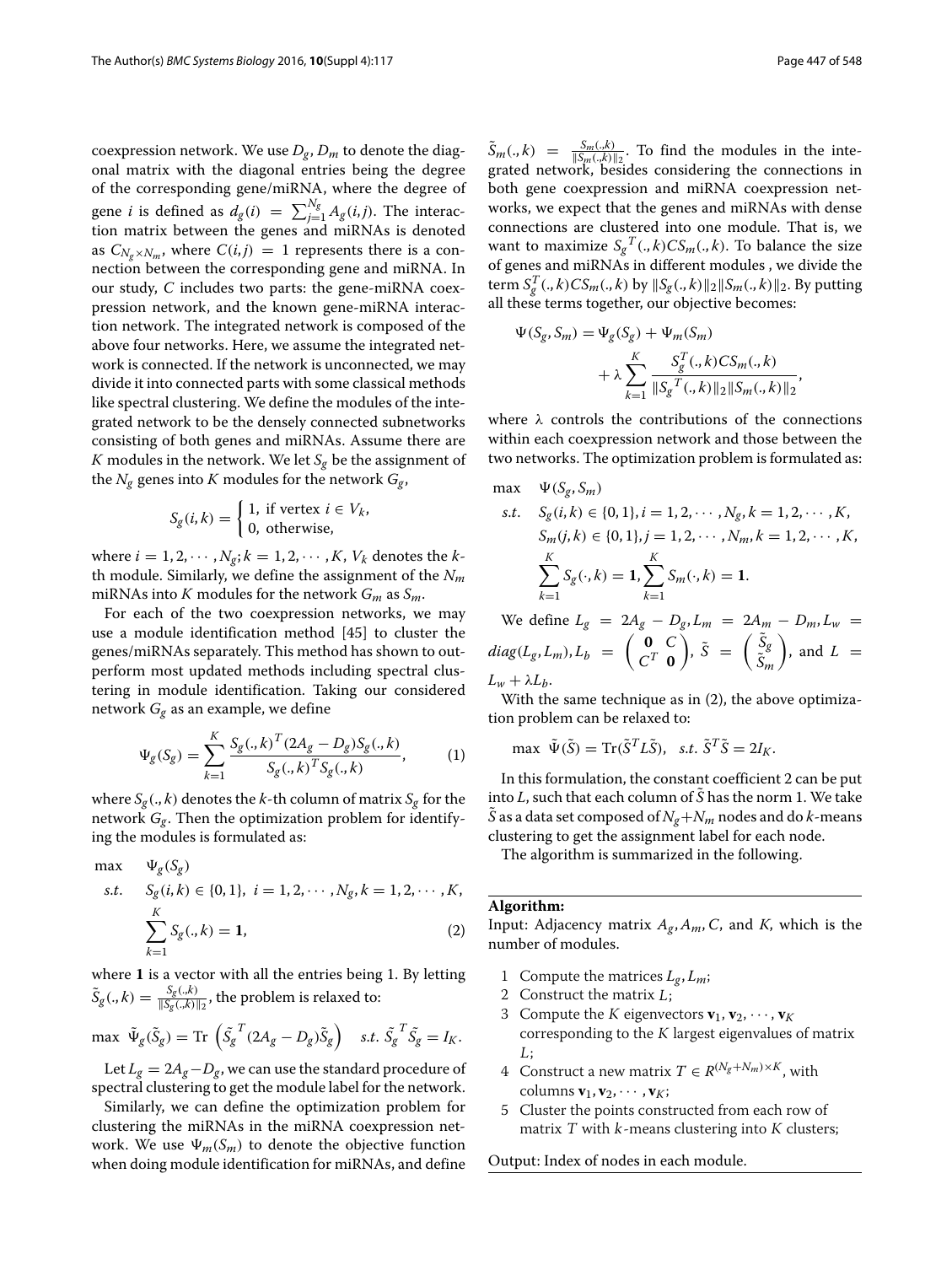With this algorithm, we can identify the modules in the integrated network. Here, *K* is prespecified as the number of modules in the integrated network. Since any node is assigned to a module, in practice, the nodes in some module may not connect densely. Additionally, some module may consist of genes or miRNAs only. Therefore, after implementing our algorithm, we need to check the structure of the clusters to make sure the identified modules are all densely connected subnetworks with both genes and miRNAs.

#### **Results**

#### **Data sets**

We downloaded the level 2 gene expression and miRNA expression data for ovarian cancer from The Cancer Genome Atlas (TCGA). The gene expression data is generated with UNC AgilentG4502A\_07\_03, and the miRNA expresssion data is generated with UNC miRNA\_8x15kv2. For the gene expression data, we averaged the expression data for different probes corresponding to the same gene, and used the average of different samples to represent the missing data for a specific gene. After the preprocessing, we have 22747 genes with annotations for the 562 samples. We did the same process for the miRNA expression data, and finally we have 590 miRNAs for the 595 samples. We chose the data for the common 556 samples. We downloaded the gene-miRNA interaction data from miR-TarBase (*http://mirtarbase.mbc.nctu.edu.tw*). There are a total of 39110 gene-miRNA interactions.

#### **Network construction**

We computed the variance of the expression values for all genes across the considered samples, and selected those genes with large variance. Here, we selected the first 3200 genes with the largest expression variance, which corresponds to the variance greater than 1. We used the method described in the ["Methods"](#page-1-0) section to build the gene coexpression and miRNA coexpression network. We chose a threshold of 0.60 such that the degree of both coexpression networks follows power law distribution, and the main correlations are kept. The average degree of the gene coexpression network and miRNA coexpression network is 13.25 and 8.80, repectively. Here, we set  $\lambda$  = 1. By choosing the threshold for building gene-miRNA coexpression network, we aim to get a good clustering of genes and miRNAs. We choose the threshold from 0.1 to 0.9 with a stepsize 0.1. For each value, we build the gene-miRNA coexpression network. Then we run our algorithm by setting *C* being this network adjacency matrix. After we get the matrix *T* as shown in our algorithm, we normalize each row of  $T$  denoted as  $\tilde{T}$  and compute  $\tilde{T}\tilde{T}^{T}$ . It is easy to figure out that the *ij*-th score in  $\tilde{T}\tilde{T}^T$  describes the possibility of the *i*-th subject and the *j*-th subject in the same module. We set the number of modules *K* to be 100 to 200 with a stepsize 10, and compute all the AUCs. Figure [1](#page-4-0) shows the average AUCs for different *K*. When the threshold is 0.3, we can cluster the known gene-miRNAs in the same module with the highest AUC of value 0.59. Thus we choose the threshold to be 0.3. The mean of the absolute value of correlation coefficients is 0.07(gene-miRNA), 0.10(gene-gene), and 0.12(miRNA-miRNA). We searched the corresponding interactions between the 3200 genes and the 590 miRNAs in our downloaded interaction data set, and totally there are 2648 interations.

Then the matrix *C* is composed of two types of elements: the known gene-miRNA interactions and the genemiRNA coexpression network. We note that the best  $\lambda$ and threshold can be chosen by changing the values of  $\lambda$ and the threshold alternatively, and those achieving the highest AUC are selected.

#### **Experimental results**

We applied our proposed method to the integrated network. For the number of modules, we selected different values starting from 100 to 200. These different values correspond to the modules on different connection levels. We choose those clusters which satisfy: (1) both genes and miRNAs are in the cluster, (2) all of gene-gene, miRNAmiRNA, and gene-miRNA connections appear in the cluster, as our identified modules. With the different choices of number of modules, one gene/miRNA may belong to different modules. We combine those modules that have an overlapping percentage larger than 90%. Finally, we got 46 modules. The full list of identified modules is in Additional file [1.](#page-9-10)

#### *MiRNA module enrichment analysis*

We downloaded miRNA cluster data from the miRBase website (*http://www.mirba se.org/*), with the inter-miRNA distance cutoff of 10 kb. This criterion resulted in 153 clusters containing from 2 to 46 miRNAs. In this section, 'cluster' means these clusters.

We compared our identified miRNA modules that are included in the gene-miRNA modules with the downloaded clusters. We did enrichment for both clusters and modules to see whether the modules are enriched by the clusters, and whether the clusters are enriched by the modules. We use hypergeometric distribution to do the test, and then use Bonferroni correction to adjust the *p*-values. There are a total of 14 modules enriched by clusters, and 8 clusters enriched by modules with the overlap size between clusters and modules being at least 3. Table [1](#page-5-0) shows the information of the enriched modules by different clusters. The "No." of modules is the corresponding column in Additional file [1.](#page-9-10) The column "MiRNAs" lists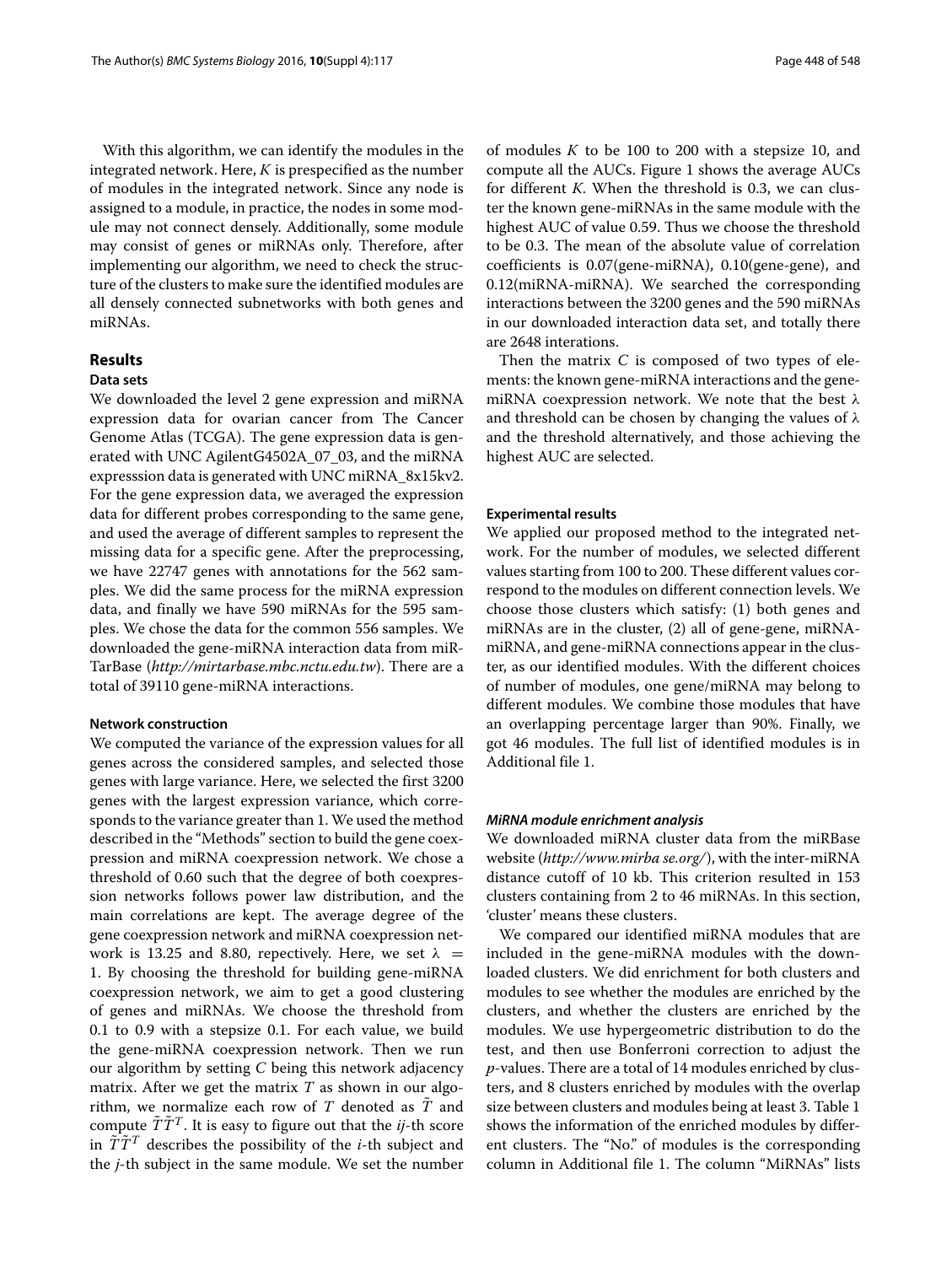

<span id="page-4-0"></span>the overlapping miRNAs with the corresponding clusters. The loci of the clusters are also given. One typical example is our identified module 22. All the nodes in the same cluster belong to this module. The total distance for all these miRNAs is around 6000 bp. Taking as another example, 5 of 12 miRNAs in module 35 belong to a cluster with size 6 in Chr13. The total distance of this cluster is about 700 bp.

#### *Gene module enrichment analysis*

To evaluate the performance of our proposed method for gene module identification, we did enrichment analysis for Gene Ontology biological process (GO-BP) terms and KEGG pathways with DAVID [\[46,](#page-10-13) [47\]](#page-10-14). By taking the cutoff of the Benjamini *p*-values as 0.05, 15 modules are enriched by GO-BP terms and 7 modules are enriched by KEGG pathways significantly. Table [2](#page-6-0) listed the enriched KEGG pathways. All the *p*-values are Benjamin *p*-values from DAVID. The KEGG pathway enrichment results of the modules in Table [1](#page-5-0) are also listed. Two typical modules are module 41 and module 18, which have significant enrichment of GO-BP, KEGG pathways and miRNAs clusters. From the KEGG pathway enrichment results, it can be seen that these two modules are quite related to cancers. We put all these enrichment results in Additional file [3.](#page-9-11)

#### *Gene-miRNA modules are strongly associated with cancers*

We checked the 14 modules that are enriched by miRNA clusters, of which 7 modules have enrichment of cancer related pathways. From the KEGG pathway enrichment results, we can directly see that module 18, 41 are associated with different cancers. For module 21, the 'focal adhesion' pathway is known to be involved in tumour formation and progression [\[48\]](#page-10-15). The pathway 'ECM-receptor interaction' enriched by module 22 is also identified to be linked to carcinogenesis in multiple cancers [\[49\]](#page-10-16). Since the discovery of the MAPK signalling pathway, which is enriched in module 37, the enormous role of perturbed MAPK signaling in cancer biology has become evident. Specifically, more than 30% of human cancers include mutations in genes encoding proteins in this pathway [\[50\]](#page-10-17). Such evidence further shows that the modules enriched by miRNA clusters are likely to be enriched by cancer related pathways.

We checked the cancer related miRNAs from the website: *http://mircancer.ecu.edu*. There are 295 different miRNAs related to cancer, of which 122 are in our identified modules. 57 of the 295 miRNAs are related to ovarian cancer, of which 29 are in our identified modules, which achieves a *p*-value 0.0386. This suggests that the modules we identified are related to ovarian cancer significantly.

For the modules listed in Table [1,](#page-5-0) all of them have cancer related miRNAs. We listed the number of cancer associated miRNAs in Table [3.](#page-7-0) 13 of the 14 modules are enriched by cancer associated miRNAs significantly. In module 1 and module 37, all the involved miRNAs are associated with cancers. Figure [2](#page-7-1) shows our constructed network for module 37. 156 genes are regulated by the 12 miRNAs. There are a total of 47 known regulations. Figure [3](#page-8-0) shows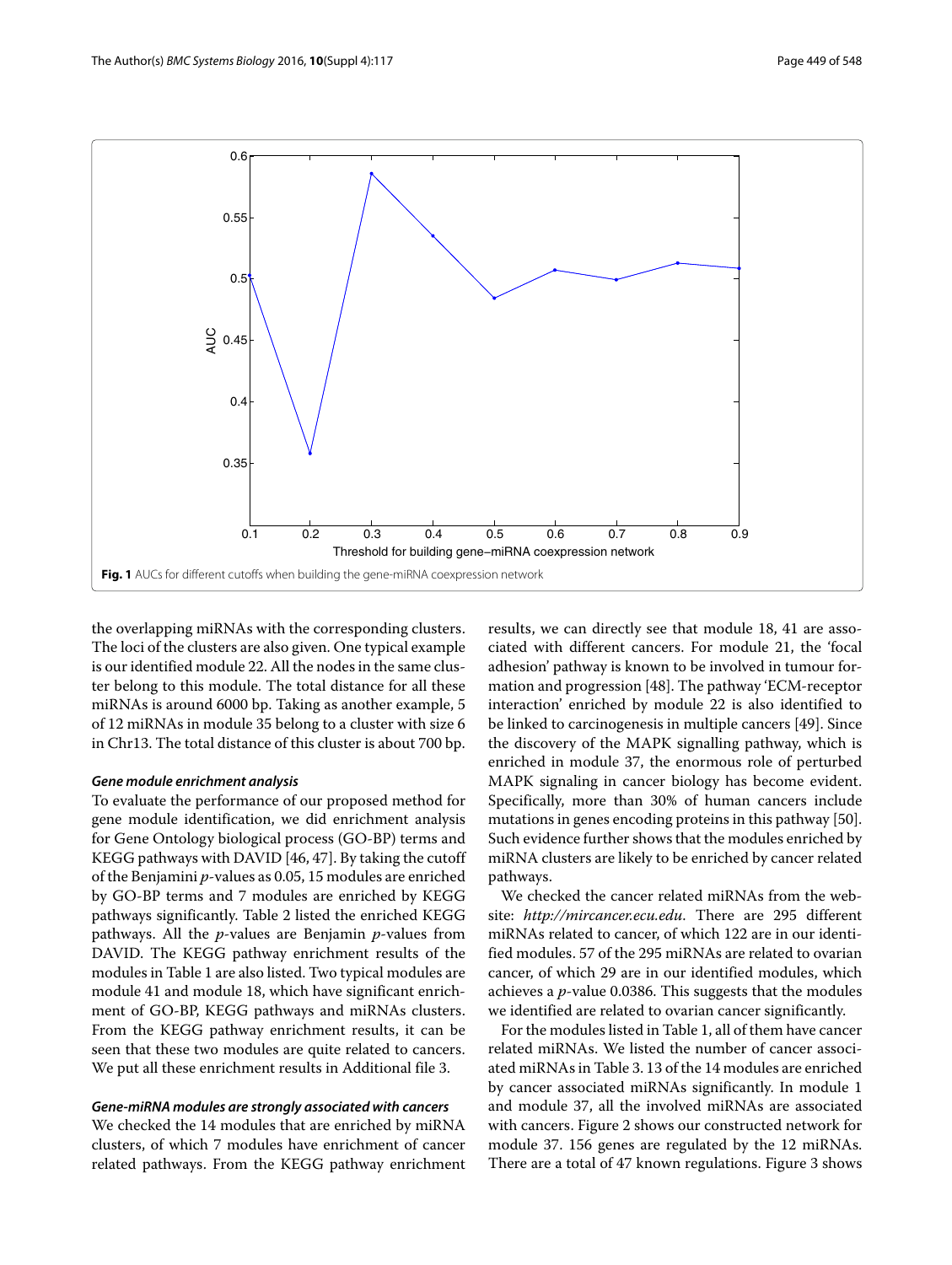<span id="page-5-0"></span>**Table 1** MiRNA module enrichment results

| No. | $p$ -value | <b>MiRNAs</b>                                              | Loci             |
|-----|------------|------------------------------------------------------------|------------------|
| 38  | 2.01E-18   | miR-411, miR-299, miR-758, miR-329-1, miR-543, miR-495,    | Chr14 101022066- |
|     |            | miR-654, miR-376b, miR-376a-1, miR-381, miR-487b, miR-539, | 101066801        |
|     |            | miR-487a, miR-382, miR-154, miR-377, miR-409, miR-369,     |                  |
|     |            | miR-376c,miR-889,miR-410                                   |                  |
| 45  | 1.41E-14   | miR-379, miR-411, miR-299, miR-758, miR-329-1, miR-543,    | Chr14 101022066- |
|     |            | miR-376c, miR-654, miR-376b, miR-376a-1, miR-381,          | -101066801       |
|     |            | miR-487a, miR-382, miR-154, miR-377, miR-409, miR-369,     |                  |
|     |            | miR-495, miR-487b, miR-539, miR-410                        |                  |
| 5   | 1.29E-15   | miR-411, miR-758, miR-329-1, miR-543, miR-495,             | Chr14 101022066- |
|     |            | miR-376b, miR-376a-1, miR-487b,, miR-539, miR-889,         | -101066801       |
|     |            | miR-382 miR-154, miR-409, miR-369,                         |                  |
|     |            | miR-654, miR-487a, miR-410                                 |                  |
| 2   | 2.19E-02   | miR-379, miR-299, miR-376c, miR-376a-1, miR-381, miR-377   | Chr14 101022066- |
|     |            |                                                            | $-101062118$     |
| 10  | 1.40E-03   | miR-379, miR-299, miR-376c, miR-376a-1, miR-381, miR-377   | Chr14 101022066- |
|     |            |                                                            | $-101062118$     |
| 38  | 2.70E-05   | miR-493, miR-337, miR-433, miR-127, miR-432, miR-136       | Chr14 100869060- |
|     |            |                                                            | -100884783       |
| 12  | 1.40E-03   | miR-379, miR-299, miR-376c, miR-376a-1, miR-381, miR-377   | Chr14 101022066- |
|     |            |                                                            | $-101062118$     |
| 21  | 1.26E-02   | miR-379, miR-299, miR-376c, miR-376a-1, miR-381, miR-377   | Chr14 101022066- |
|     |            |                                                            | $-101062118$     |
| 35  | 1.17E-06   | miR-17, miR-18a, miR-19a, miR-20a, miR-19b-1               | Chr13 91350605-  |
|     |            |                                                            | -91351391        |
| 45  | 5.66E-03   | miR-493, miR-337, miR-433, miR-127, miR-136                | Chr14 100869000- |
|     |            |                                                            | -100885000       |
| 18  | 2.13E-04   | miR-424, miR-503, miR-542, miR-450a-1                      | ChrX 134546614-  |
|     |            |                                                            | -134540262       |
| 1   | 4.45E-05   | miR-200b, miR-200a, miR-429                                | Chr1 1167104-    |
|     |            |                                                            | $-1169087$       |
| 10  | 2.02E-02   | miR-337, miR-127, miR-136                                  | Chr14 100869060- |
|     |            |                                                            | -100884783       |
| 11  | 1.78E-03   | miR-18b, miR-20b, miR-363                                  | ChrX 134170198-  |
|     |            |                                                            | -134169452       |
| 22  | 2.83E-03   | miR-508, miR-507, miR-506                                  | Chr X 147236913- |
|     |            |                                                            | -147230843       |
| 35  | 9.44E-04   | miR-106b, miR-93, miR-25                                   | Chr 7 100093993- |
|     |            |                                                            | -100093643       |
| 37  | 9.44E-04   | miR-106b, miR-93, miR-25                                   | Chr 7 100093993- |
|     |            |                                                            | -100093643       |
| 41  | 1.40E-02   | miR-17, miR-19a, miR-20a                                   | Chr 13 91350605- |
|     |            |                                                            | -91351135        |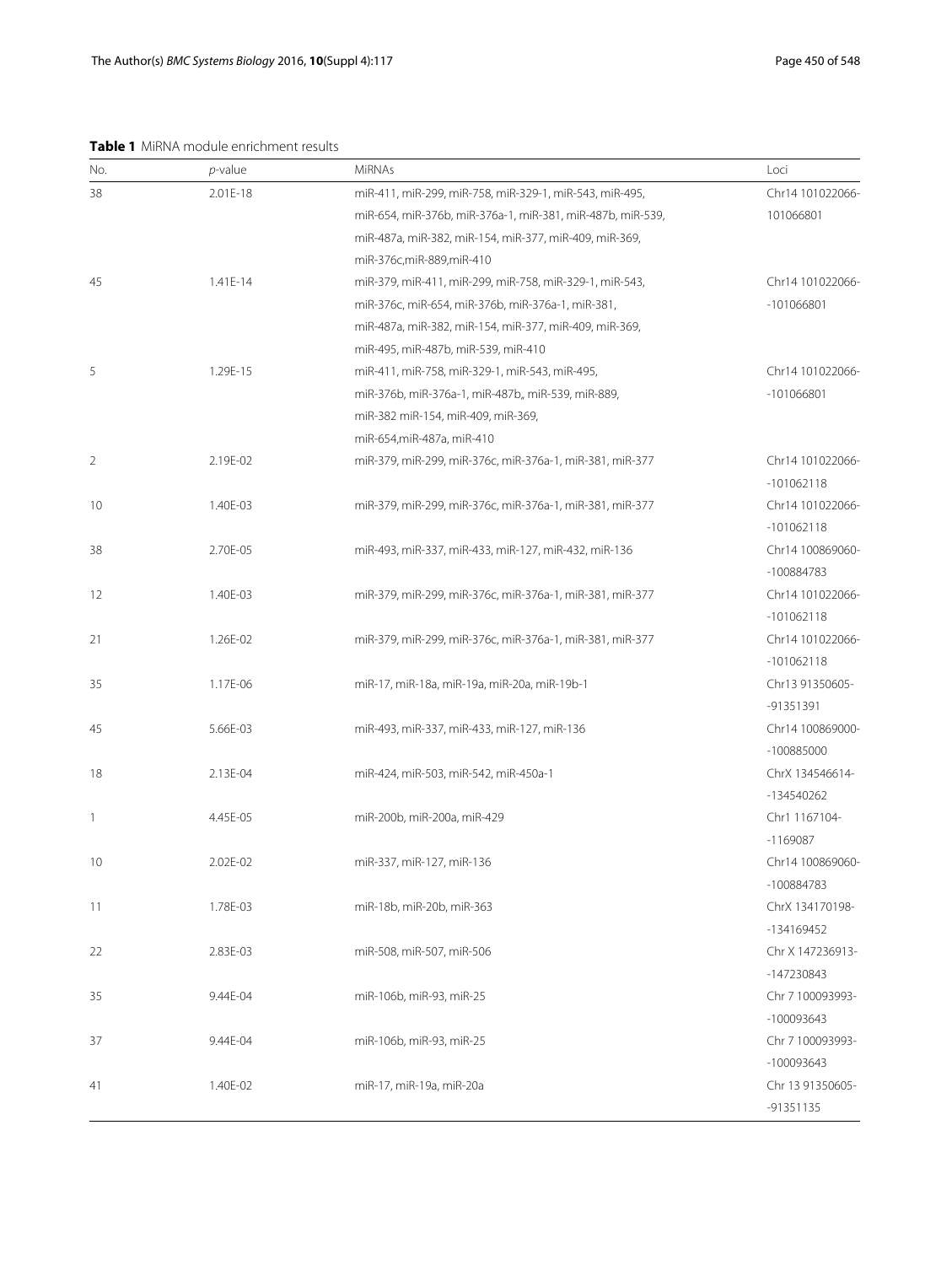<span id="page-6-0"></span>**Table 2** Enriched KEGG pathways for the gene modules

| No. | <b>Enriched Pathways</b>                  | <i>p</i> -value |
|-----|-------------------------------------------|-----------------|
| 17  | Cytokine-cytokine receptor interaction    | 7.40E-05        |
|     | NOD-like receptor signaling pathway       | 1.20E-03        |
|     | Chemokine signaling pathway               | 5.80E-03        |
|     | Hematopoietic cell lineage                | 3.30F-02        |
|     | Complement and coagulation cascades       | 1.80E-01        |
|     | Systemic lupus erythematosus              | 2.70E-01        |
| 18  | p53 signaling pathway                     | 3.50E-03        |
|     | Small cell lung cancer                    | 2.70E-03        |
|     | Cell cycle                                | 4.00E-03        |
|     | Pathways in cancer                        | 2.10E-02        |
|     | Non-small cell lung cancer                | 8.20E-02        |
|     | Glioma                                    | 8.00E-02        |
|     | Melanoma                                  | 7.70E-02        |
|     | Pancreatic cancer                         | 6.90F-02        |
|     | Chronic myeloid leukemia                  | 6.40E-02        |
|     | Prostate cancer                           | 6.80E-02        |
| 24  | Cytokine-cytokine receptor interaction    | 4.40E-05        |
|     | NOD-like receptor signaling pathway       | 9.40E-04        |
|     | Chemokine signaling pathway               | 4.30E-03        |
|     | Hematopoietic cell lineage                | 2.70E-02        |
|     | Complement and coagulation cascades       | 1.60E-01        |
|     | Systemic lupus erythematosus              | 2.40E-01        |
| 28  | Antigen processing and presentation       | 4.00E-03        |
|     | Cytokine-cytokine receptor interaction    | 1.20E-02        |
|     | Natural killer cell mediated cytotoxicity | 9.20E-02        |
|     | Hematopoietic cell lineage                | 1.30E-01        |
|     | Graft-versus-host disease                 | 1.70E-01        |
|     | Chemokine signaling pathway               | 1.40E-01        |
|     | NOD-like receptor signaling pathway       | 2.70F-01        |
|     | Viral myocarditis                         | 3.00E-01        |
| 31  | Systemic lupus erythematosus              | 1.30E-02        |
| 41  | Small cell lung cancer                    | 1.30E-03        |
|     | Chronic myeloid leukemia                  | 3.10E-02        |
|     | Pathways in cancer                        | 2.40E-02        |
|     | Colorectal cancer                         | 1.90E-02        |
|     | Cell cycle                                | 3.40E-02        |
|     | Thyroid cancer                            | 1.30E-01        |
|     | Bladder cancer                            | 1.60E-01        |
|     | Endometrial cancer                        | 1.80E-01        |
|     | Non-small cell lung cancer                | 1.60E-01        |
|     | Acute myeloid leukemia                    | 1.60E-01        |
|     | Glioma                                    | 1.60E-01        |
|     | p53 signaling pathway                     | 1.50E-01        |
|     | Melanoma                                  | 1.50E-01        |

**Table 2** Enriched KEGG pathways for the gene modules (Continued)

|    | Pancreatic cancer                                      | 1.40E-01 |
|----|--------------------------------------------------------|----------|
|    | Prostate cancer                                        | 1.60E-01 |
| 43 | ECM-receptor interaction                               | 1.20E-09 |
|    | Focal adhesion                                         | 6.70E-06 |
|    | Vascular smooth muscle contraction                     | 1.60E-01 |
| 21 | Focal adhesion                                         | 8.80E-01 |
| 22 | ECM-receptor interaction                               | 8.30E-01 |
| 35 | Acute myeloid leukemia                                 | 8.20E-01 |
|    | p53 signaling pathway                                  | 6.40F-01 |
|    | Chronic myeloid leukemia                               | 5.20E-01 |
| 37 | Hypertrophic cardiomyopathy (HCM)                      | 7.00F-02 |
|    | Gap junction                                           | 2.70E-01 |
|    | Dilated cardiomyopathy                                 | 2.10E-01 |
|    | Arrhythmogenic right ventricular cardiomyopathy (ARVC) | 4.60E-01 |
|    | MAPK signaling pathway                                 | 7.80E-01 |
| 45 | Pathways in cancer                                     | 7.30E-01 |
|    | Basal cell carcinoma                                   | 5.00E-01 |
|    | Hedgehog signaling pathway                             | 3.70E-01 |

the known regulatory interactions of genes and miRNAs in module 37. From this known network and our module information, we may predict other regulations in this module. In module 1, all the miRNAs are associated with ovarian cancer. The genes in this module take part in the process of transcription, gene expression etc.. The complex gene-miRNA regulatory relations may be related to ovarian cancer. In module 41, 5 miRNAs are associated with ovarian cancer. By checking the GO-BP terms, we found that the most enriched term is 'sexual reproduction', which has a *p*-value 7.50E-06, and Benjamini *p*-value 5.40E-03. This module also enriches the GO-term: 'gamete generation', 'male gamete generation', and 'spermatogenesis' significantly. All these show that this module should be very important in ovarian cancer development.

#### *Comparison with Mirsynergy*

There have been some other methods proposed for studying gene-miRNA modules. SNMNMF is the first paper to address this problem [\[41\]](#page-10-8), and Mirsynergy works the best till now, to the best of our knowledge. As shown in [\[43\]](#page-10-9), Mirsynergy works better than SNMNMF, and it runs much faster. Thus here we only compare our method with Mirsynergy. This method operates in two steps: it first detects the miRNA modules based on gene-miRNA relationship, then expands each miRNA module by greedily including (excluding) mRNAs into (from) the miRNA module to maximize the synergy score, which is a function of gene-miRNA and gene–gene interactions. Different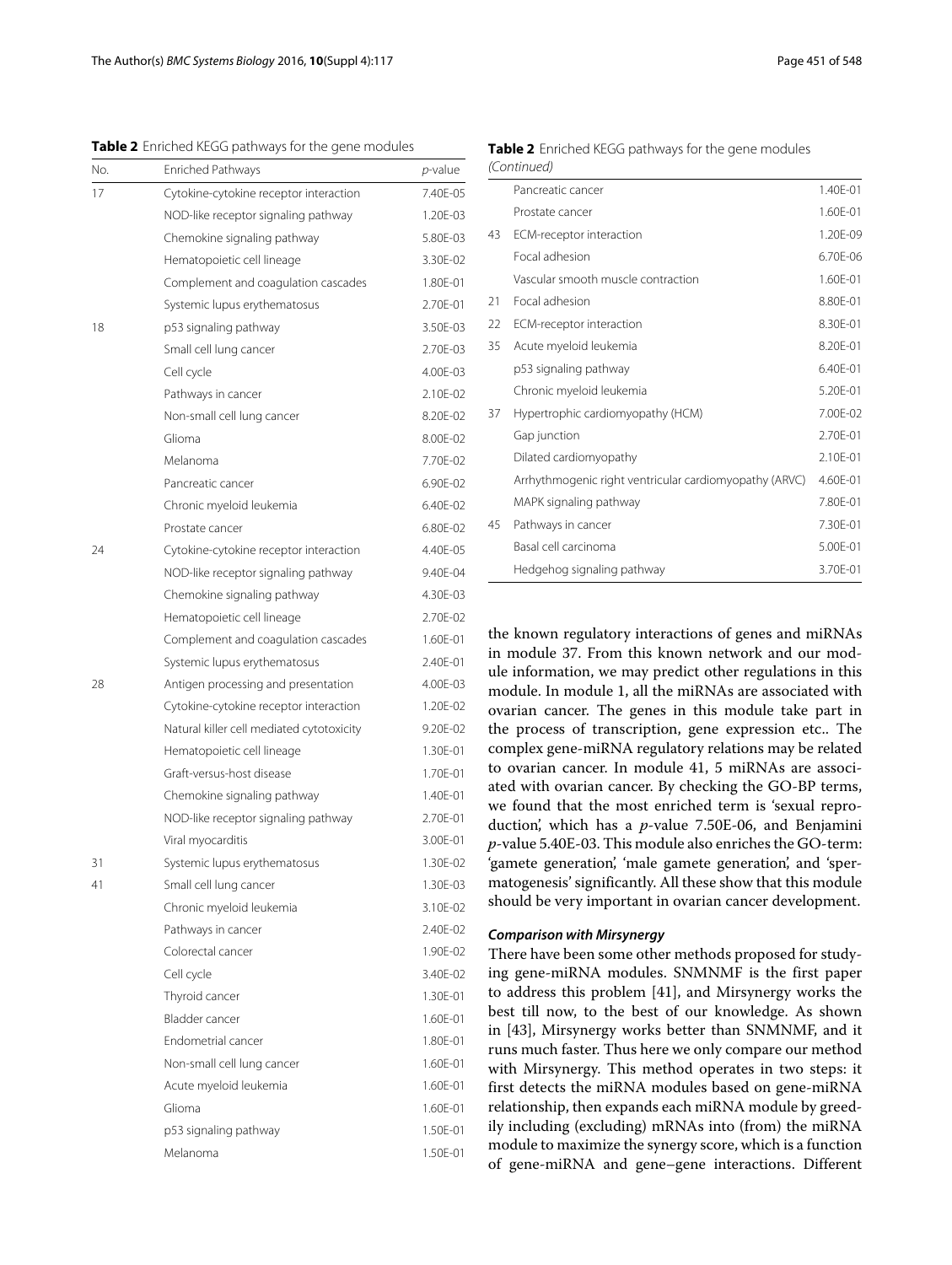| Module No.           |          |          |          | 10       |          | 12       | 18       |
|----------------------|----------|----------|----------|----------|----------|----------|----------|
| Total No. of miRNAs  | 5        | 13       | 21       | 9        | 6        | 9        | 12       |
| No. of cancer miRNAs |          | 9        | 8        | 6        |          | 6        | 10       |
| $p$ -value           |          | 1.80E-04 | 4.82E-02 | 3.40E-03 | 1.77E-03 | 3.40E-03 | 4.74E-06 |
| Module No.           | 21       | 22       | 35       | 37       | 38       | 41       | 45       |
| Total No. of miRNAs  | 11       | 11       | 12       | 12       | 29       |          | 39       |
| No. of cancer miRNAs |          |          | 10       | 12       | 13       | 10       | 15       |
| $p$ -value           | 2.17E-03 | 7.00E-01 | 4.74E-06 | $\Omega$ | 2.29E-03 | 9.58E-07 | 6.43E-03 |

<span id="page-7-0"></span>**Table 3** Cancer associated miRNAs in the modules shown in Table [1](#page-5-0)

from our method, it did not consider the coexpressions of miRNAs. We use the same gene coexpression network, and the same gene-miRNA interaction data including both the known interactions and the gene-miRNA coexpressions. We directly applied the R package Mirsynergy to test the data. Table [4](#page-8-1) shows the results.

With our proposed method, we identified 46 modules, while with Mirsynergy we identified 18 modules. We first did miRNA enrichment analysis for both the modules enriched by the miRNA clusters, and the miRNA clusters enriched by the modules. 14 of 46 modules identified with our method were enriched (Bonferroni corrected *p*value<0.05) and 8 clusters were enriched by the modules by setting the overlap of the clusters and modules being 3 or larger. In contrast, there is one module enriched by miRNA clusters, and one cluster enriched by modules for the modules identified by Mirsynergy. We also did Gene Ontology biological process (GO-BP) terms and KEGG pathway enrichment analysis. 15 modules are enriched by GO-BPs and 7 modules are enriched by KEGG pathways with our method, while 4 modules are enriched by GO-BPs and one is enriched by KEGG pathway. This may be because the interactions of genes and miRNAs are very sparse in our data set, which results in similar synergy scores of many genes/miRNAs and thus one module may consist of many genes/miRNAs, while other modules have very small size. As shown in Table [4,](#page-8-1) although the average number of genes and the average number of miRNAs of the modules identified by Mirsynergy are larger than that of our method, there is one module having 1152 genes. Such cases have been addressed in [\[43\]](#page-10-9). By taking into account the coexpressions of miRNAs, the miRNAs that may compose modules are more densely connected, which can be identified with our method with

<span id="page-7-1"></span>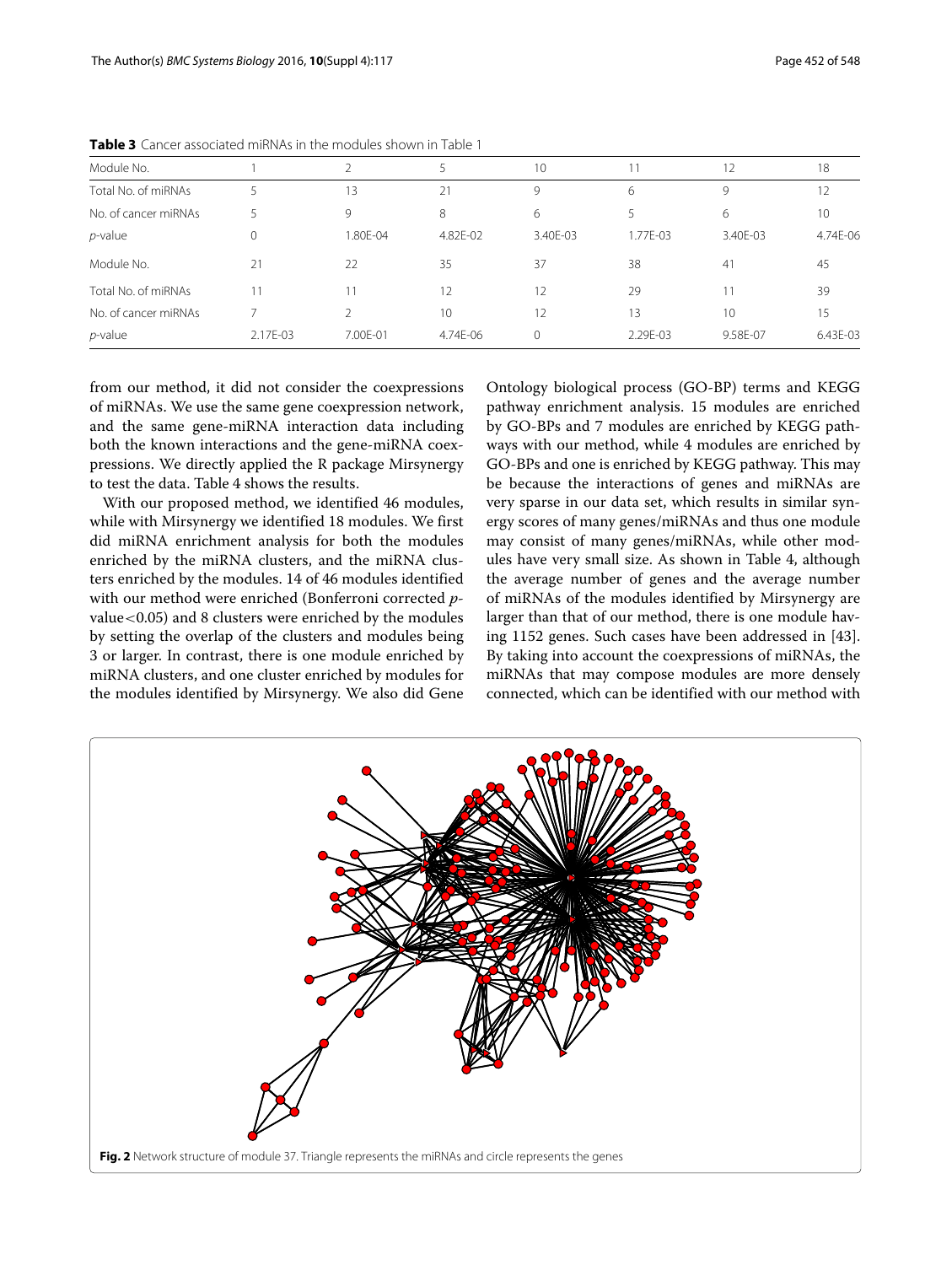

<span id="page-8-0"></span>a high accuracy. The identified modules by Mirsynergy are in Additional file [2,](#page-9-12) and the enrichment results are in Additional file [4.](#page-9-13)

### **Discussion**

MiRNAs are actively involved in many biological processes by regulating the post-transcriptional gene expression. Increasing evidence shows that miRNAs play critical roles in many diseases including cancer and have a potential clinical value in diagnosis, treatment and prognosis. Although many works have been done to identify the targets of miRNAs and elucidate their complex regulatory networks, the complex relationships between miRNAs and genes are not fully understood. In this paper, we integrated the gene expression and miRNA expression data to study their complex interactions. By computing the pairwise Pearson correlation coefficients, we transformed the two data sets into networks. Then we proposed an optimization model to identify the modules in the integrated networks. We define the modules as subnetworks composed of genes, miRNAs, gene-gene interactions, miRNAmiRNA interactions, and gene-miRNA interactions. With such definitions, we found the interaction patterns of genes and miRNAs in the complex network. An approximate numerical algorithm is developed to solve the optimization problem. Compared to the existing methods, our

method considers both the interactions within gene-gene, miRNA-miRNA networks, and the interactions between gene and miRNAs. By tuning the parameters for intraand inter- networks, our method can give a good balance of all the interactions. The proposed method can be extended to study the modules in more networks with inter-connections. One weakness of our method is that the number of modules *K* should be given. To find the consistent results, we should try different *K*Šs, which may waste some computational time. Also, in other real applications, the identification accuracy may be related to the density of the intra-network connections. Thus we may need to add more tuning parameters to balance the intra-network connections. We applied our proposed method to an ovarian cancer data set. 14 modules are enriched by the miRNA clusters with overlap size being at least 3, 15 modules are enriched by GO-BP terms, and 7 modules are enriched by KEGG pathways significantly. In the identified modules, 122 miRNAs are cancer associated and 29 miRNAs are related to ovarian cancer, which has a *p*-value 0.039. These results show that the genes and miRNAs act together to contribute to the cancers. To find the omarkers of cancers, or develop therapy methods for cancers, we should take into account their interactions. From the module structures, we can also predict the unknown gene-miRNA interactions based on the

<span id="page-8-1"></span>**Table 4** Module enrichment performance of Mirsynergy and our method

|            |                      | __    | --                  |                            |                         |                 |                   |
|------------|----------------------|-------|---------------------|----------------------------|-------------------------|-----------------|-------------------|
| Method     | <sup>/V</sup> module | , v c | -<br>N <sub>m</sub> | l <sup>v</sup> en-module i | N <sub>en-cluster</sub> | N <sub>GO</sub> | $N_{\text{KEGG}}$ |
| Mirsynergy |                      | 88.4  |                     |                            |                         |                 |                   |
| Our method | 46                   | 42.6  | 10.3                | 14                         |                         |                 |                   |

'N<sub>module</sub>' denotes the total number of modules identified. 'N̄<sub>a'</sub> and 'Ñ̄<sub>m</sub>' denote the mean number of genes and miRNAs in the modules. 'N<sub>en-module</sub>' denotes the number of enriched modules by clusters. 'N<sub>en-cluster</sub>' denotes the number of enriched clusters by modules. 'N<sub>GO</sub>', 'N<sub>KEGG</sub>' denote the number of modules enriched by GO-BP and KEGG pathway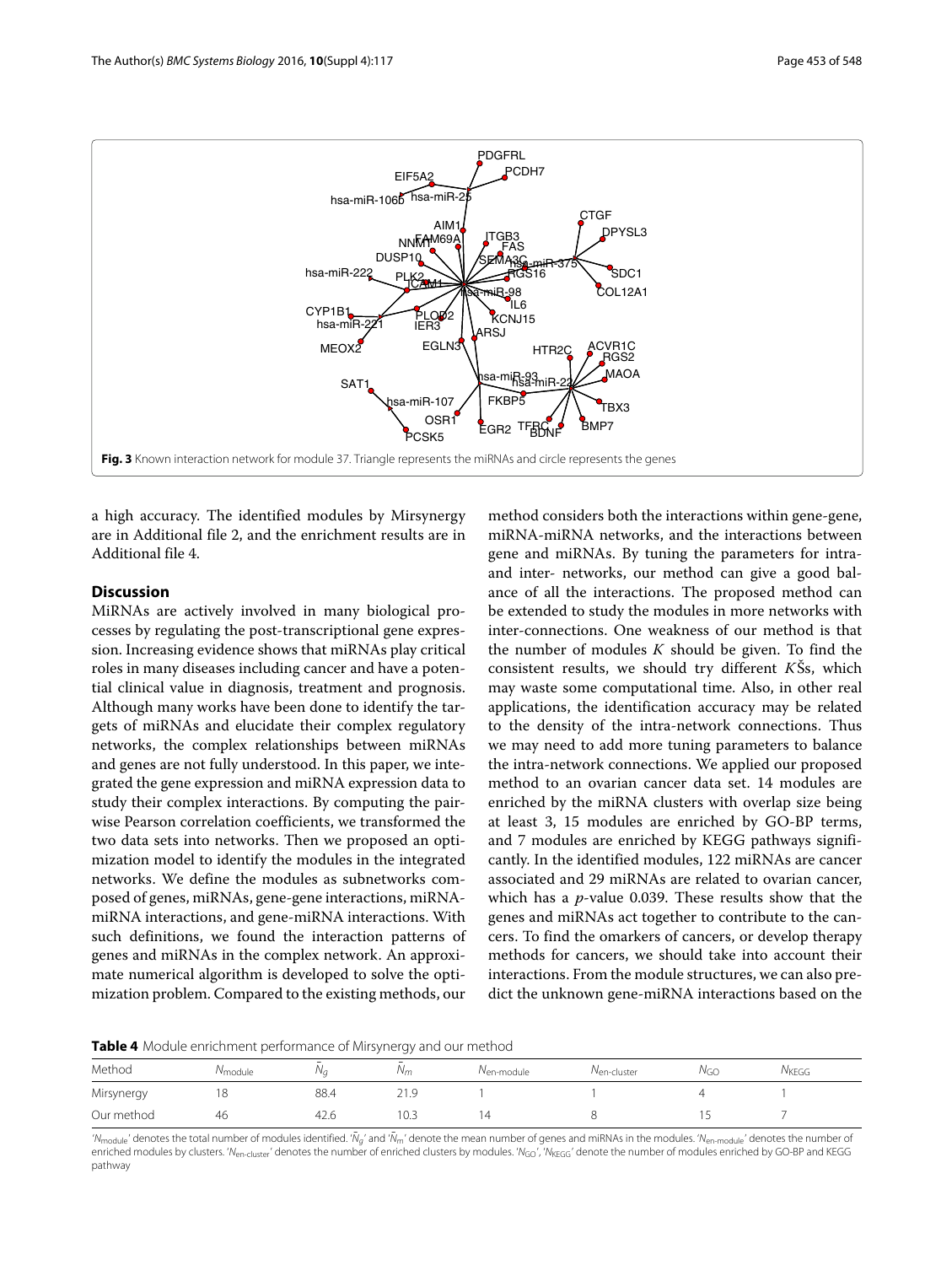known gene-miRNA interactions. These predicted results may give some theoretical basis for further experimental validations. Although with our current method we can get more information on gene-miRNA interactions, their complex relationships are far from being fully known. To understand the biological system better, we need to add more elements into the model. Integrating with other data sets, such as DNA methylation, histone modification, is left as one of our research topics.

#### **Conclusions**

Our proposed method provides a way for studying the module structures in the complex gene-miRNA interaction network. The experimental results show that the modules composed of both genes, miRNAs, and their interactions are very likely to be related to cancers. These identified modules provide important information for further cancer studies, and are worth experimental validations.

#### **Additional files**

<span id="page-9-10"></span>**[Additional file 1:](http://dx.doi.org/10.1186/s12918-016-0357-1)** The identified modules. We listed all the 46 modules identified with our proposed method. Each module includes both genes and microRNAs. (CSV 51 kb)

<span id="page-9-12"></span>**[Additional file 2:](http://dx.doi.org/10.1186/s12918-016-0357-1)** The identified modules with Mirsynergy. We listed all the modules identified with Mirsynergy. Each module includes both genes and microRNAs. (CSV 87 kb)

<span id="page-9-11"></span>**[Additional file 3:](http://dx.doi.org/10.1186/s12918-016-0357-1)** Enrichment results of the modules in Additional file [1.](#page-9-10) We presented the GO-BP enrichment results and KEGG pathway enrichment results of modules in Additional file [1.](#page-9-10) (XLSX 120 kb)

<span id="page-9-13"></span>**[Additional file 4:](http://dx.doi.org/10.1186/s12918-016-0357-1)** Enrichment results of the modules in Additional file [2.](#page-9-12) We presented the GO-BP enrichment results and KEGG pathway enrichment results of modules in Additional file [2.](#page-9-12) (XLSX 68 kb)

#### **Acknowledgments**

S. Zhang's research is supported in part by NSFC grant No. 11471082, and Shanghai Natural Science Foundation 13ZR1403600, and M. Ng's research is supported in part by Hong Kong Research Grant Council GRF Grant No. 12302715.

#### **Declarations**

This article has been published as part of BMC Systems Biology Volume 10 Supplement 4, 2016: Proceedings of the 27th International Conference on Genome Informatics: systems biology. The full contents of the supplement are available online at [http://bmcsystbiol.biomedcentral.com/articles/](http://bmcsystbiol.biomedcentral.com/articles/supplements/volume-10-supplement-4) [supplements/volume-10-supplement-4.](http://bmcsystbiol.biomedcentral.com/articles/supplements/volume-10-supplement-4)

#### **Funding**

The publication of this work is supported by NSFC grant No. 11471082.

#### **Availability of data and materials**

The level 2 gene expression and miRNA expression data for ovarian cancer are downloaded from The Cancer Genome Atlas (TCGA). The gene expression data set is generated with UNC AgilentG4502A\_07\_03, and the miRNA expresssion data set is generated with UNC miRNA\_8x15kv2. The gene-miRNA interaction data are downloaded from miRTarBase

(http://mirtarbase.mbc.nctu.edu.tw). The miRNA cluster data are downloaded from the miRBase website (http://www.mirba se.org/).

#### **Authors' contributions**

SZ and MN designed the study. SZ did the experiments and drafted the manuscript. Both authors read and approved the final manuscript.

#### **Competing interests**

The authors declare that they have no competing interests.

**Consent for publication** Not applicable.

#### **Ethics approval and consent to participate**

Not applicable.

#### **Author details**

1Center for Computational Systems Biology, School of Mathematical Sciences, Fudan University, No.220 Handan Road, 200433 Shanghai, China. 2Department of Mathematics, Hongkong Baptist University, Kowloon Tong, Hongkong, Hongkong.

#### Published: 23 December 2016

#### **References**

- <span id="page-9-0"></span>1. Lee RC, Feinbaum RL, Ambros V. The c. elegans heterochronic gene lin-4 encodes small rnas with antisense complementarity to lin-14. Cell. 1993;75:843–54.
- <span id="page-9-1"></span>2. Kozomara A, Griffiths-Jones S. mirbase: integrating microrna annotation and deep-sequencing data. Nucleic Acids Res. 2011;39:152–7.
- <span id="page-9-2"></span>3. Nilsen TW. Mechanisms of microrna-mediated gene regulation in animal cells. Trends Genet. 2007;23:243–9.
- 4. Lynam-Lennon N, Maher SG, Reynolds JV. The roles of microrna in cancer and apoptosis. Biol Rev Camb Philos Soc. 2009;84:55–71.
- 5. Dai X, Zhuang Z, Zhao PX. Computational analysis of mirna targets in plants: current status and challenges. Brief Bioinf. 2011;12:115–21.
- <span id="page-9-3"></span>6. Muniategui A, Pey J, Planes FJ, Rubio A. Joint analysis of mirna and mrna expression data. Brief Bioinform. 2013;14(3):263–78. doi[:10.1093/bib/bbs028.](http://dx.doi.org/10.1093/bib/bbs028)
- <span id="page-9-4"></span>7. Flynt AS, Lai EC. Biological principles of microrna-mediated regulation: shared themes amid diversity. Nat Rev Genet. 2008;9:831–42.
- <span id="page-9-5"></span>8. Sayed D, Abdellatif M. Micrornas in development and disease. Physiol Rev. 2011;91:827–87.
- 9. Pencheva N, Tavazoie SF. Control of metastatic progression by microrna regulatory networks. Nat Cell Biol. 2013;15:546–54.
- 10. Zhang W, Zang J, Jing X, Sun Z, Yan W, Yang D, Shen B1, Guo F. Identification of candidate mirna biomarkers from mirna regulatory network with application to prostate cancer. J Transl Med. 2014;12. doi[:10.1186/1479-5876-12-66.](http://dx.doi.org/10.1186/1479-5876-12-66)
- 11. Taft RJ, Pang KC, Mercer TR, Mattick JS. Non-coding rnas: regulators of disease. J Pathol. 2010;220:126–39.
- 12. Calin GA, Croce CM. Microrna signatures in human cancers. Nat Rev Cancer. 2006;6:857–66.
- <span id="page-9-6"></span>13. Huang Y, Shen XJ, Zou Q, et al. Biological functions of micrornas: a review. J Physiol Biochem. 2011;67:129–39.
- <span id="page-9-7"></span>14. Pfeifer A, Lehmann H. Pharmacological potential of rnai-focus on mirna. Pharmacol Therap. 2010;126:217–27.
- 15. Gentner B, Visigalli I, Hiramatsu H, et al. Identification of hematopoietic stem cell-specific mirnas enables gene therapy of globoid cell leukodystrophy. Sci Trans Med. 2010;2(58):58ra84.
- <span id="page-9-8"></span>16. Brown BD, Naldini L. Exploiting and antagonizing microrna regulation for therapeutic and experimental applications. Nat Rev Genet. 2009;10: 578–85.
- <span id="page-9-9"></span>17. Thomas M, Lieberman J, Lal A. Desperately seeking microrna targets. Nat Struct Mol Biol. 2010;17:1169–1174.
- 18. Saito T, Saetrom P. Micrornas-targeting and target prediction. New Biotechnol. 2010;27:243–9.
- 19. Maziere P, Enright AJ. Prediction of microrna targets. Drug Discov Today. 2007;12:452–8.
- 20. Chi SW, Zang JB, Mele A, et al. Argonaute hits-clip decodes microrna-mrna interaction maps. Nature. 2009;460:479–86.
- 21. Hafner M, Landthaler M, Burger L, et al. Transcriptome-wide identification of rna-binding protein and microrna target sites by par-clip. Cell. 2010;141:129–41.